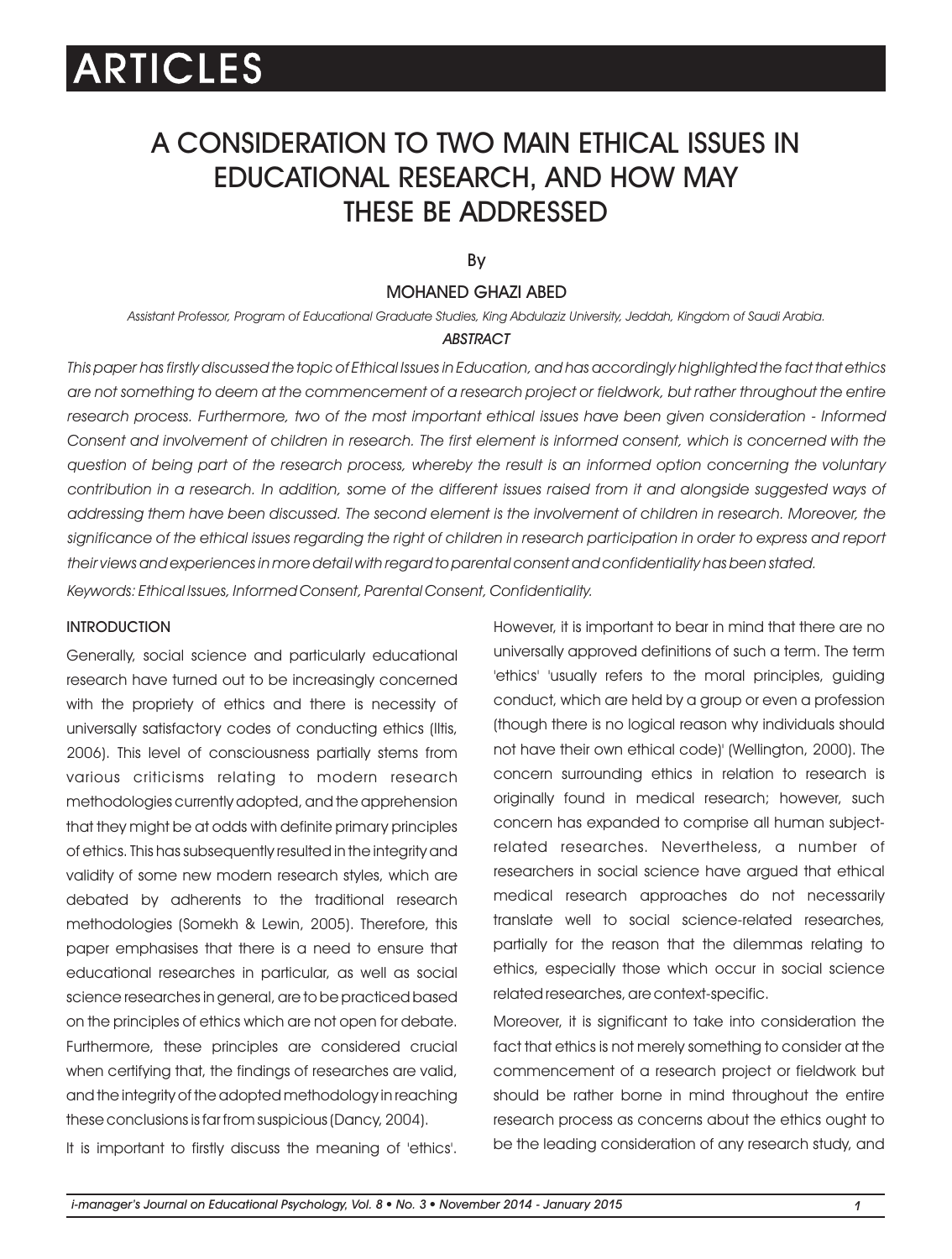therefore ought to be maintained during the write-up and dissemination phases (Wellington, 2000). Furthermore, it is also significant that researchers feel that, there is no method considered as entirely safe for either themselves or their respondents. Therefore, 'the ethics of social science are situation ethics' (Humphreys, 1975, p. 170).

British Educational Research Association (BERA) (2004) sets out some guidelines which aim to guide researchers under the following three different headings: Responsibilities to Participants; Sponsors of Research; and the Community of Educational Researchers. However, there are some problems associated with ethical conduct codes. For instance, they are merely still relatively finished products and not constantly desirable (anonymity), achievable (fully informed consent) and compatible (avoidance of deception) (Small, 2002). Therefore, a researcher ought to make choices, 'weigh up competing ethical and other methodological considerations and produce ethically and methodologically defensible position'. However, there is nevertheless disagreement concerning whether or not research ethics is a priority (Wellington, 2000) or otherwise considered essential (Chabon, 2007), which further highlights movement from the past to the present.

ESRC (2005) provides some key principles for ethical research. For instance, research projects ought to be designed, undertaken to be reviewed in order to ensure quality and integrity to be maintained. Moreover, in terms of Educational research, there are some underlying principles for consideration. For example, 'a commitment to honesty' (Sammons, 1989), 'avoidance of plagiarism' (Berger & Patchner, 1988) and 'respect for the dignity and privacy of those people who are the subjects of research.' Furthermore, subjects of the research should be fully informed regarding the purpose of the research, methods and future probable utilisations of the study, and involved risks of the research for their participation (Lo & Field, 2009). In addition, ESRC (2005) provides some suggested ways of implementing those principles. As a case in point, the accountability for making certain research is subject to suitable ethical monitoring and approval by the institution to the researchers. Therefore, institutions ought to ensure clear transparency, and suitable and efficient actions that should be prepared for ethical approval, as and when necessary. Therefore, approval ought to make different things clear, such as the aims, scientific background design, methods and the number of participants identified, as well as whether such numbers include vulnerable groups, etc.

On the other hand, the benefits and the risks for both participants and researchers, on procedures also need to be considered. However, it is important to bear in mind that 'fieldwork is inherently problematic by virtue of the conditions that makes knowledge production as possible. where personal relations and social interactions are the context for unearthing meaning' (Laine, 2000). Therefore, researchers should make decisions regarding the way in which they carry out research in such a way that ultimately make the progression as ethical as probable within the project frameworks, whilst also considering time and financial restrictions in place and budgets available to them (Burgess, 1989).

However, in the literature, there is a disagreement concerning what is considered to be the most significant of ethical issues for consideration within the educational research arena. For instance, whilst Gray (2004) regards confidentiality as one of the most vital ethical necessities, which fundamentally requires observation by each researcher. Fraenkel and Wallen (2008), on the other hand, consider that participants' protection from harm is the most essential ethical concern. However, this paper aims to discuss the issues of informed consent and involving children in research, both of which are regarded by many researches as the most significant, debatable and controversial issues; furthermore, these elements of consideration are also fundamentally related to the writer's future research.

#### Informed Consent

In case of social research, informed consent is defined in two ways, as in medical research. In the ethics of medical research, informed consent is envisioned as including three fundamental sufficient information (whereby participants are acquainted with what they are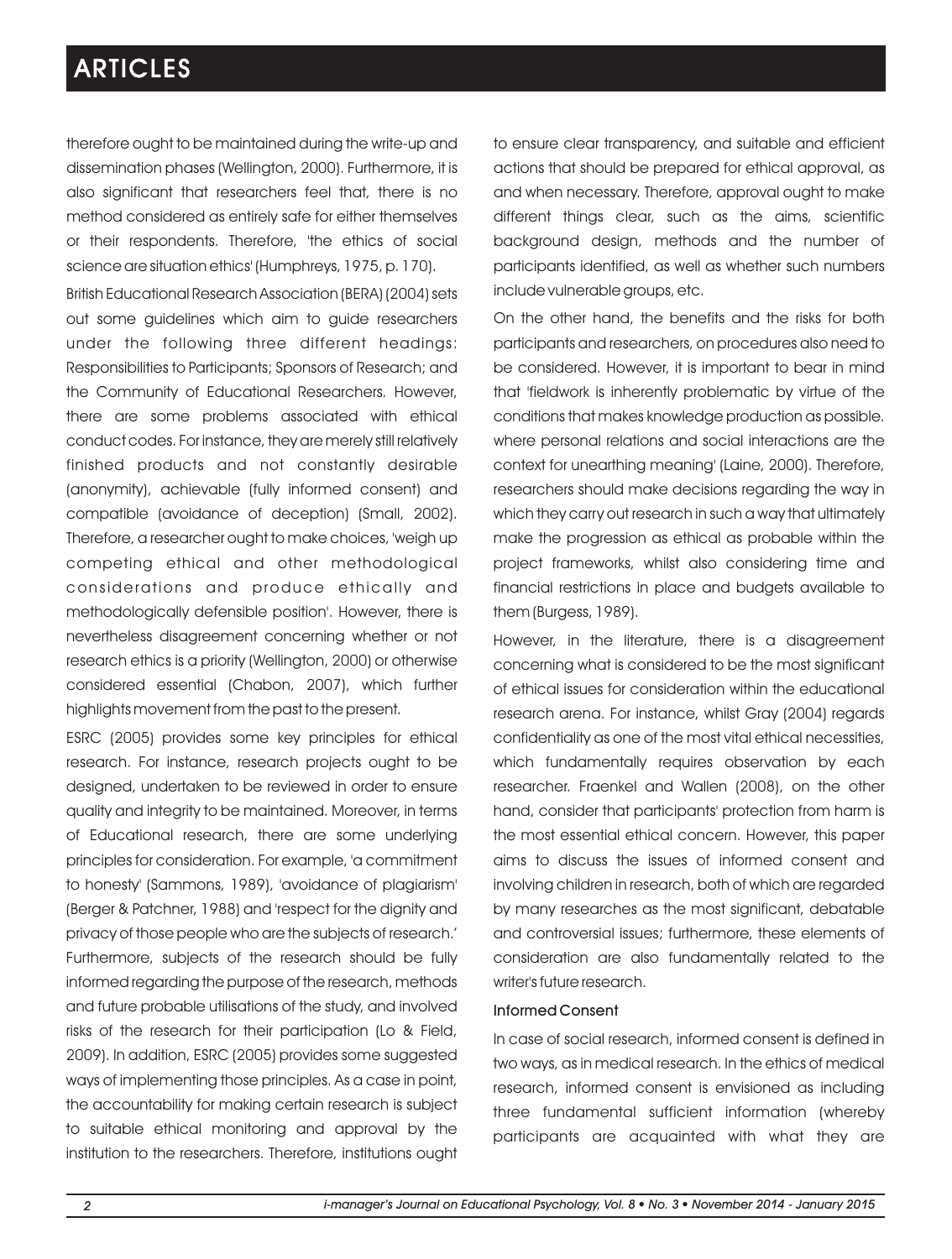consenting to); voluntariness (participants are conscious that they are under no compulsion to take part, and have the complete right to withdraw during any phase); and competence (whereby participants are able to understand what consent will involve and when making the decision as to whether or not they wish to take part) (Beauchamp & Childress, 2001).

Whilst ethical issues which social researchers commonly experience are frequently dissimilar to the ethical issues of researchers in the medical arena. The guidelines of social research nevertheless directs them toward the broader elements in terms of informed consent management, in spite of the fact that the ways in which such issues are managed are rather diverse. Thus, informed consent in social science research is defined as ' a procedure for ensuring that research participants understand what is being done to them, the limits to their participation and awareness of any potential risks they incur' (Social Research Association, 2003: p28).

Social science research guidelines are purposely vague, and provide researchers with the ability to interpret them in ways which are considered to fit the specific needs of the research being undertaken (Hansen, 2007). However, researchers are subject to legal and regulatory frameworks which, to some degree, determine how informed consent issues are managed, mainly in various key research areas (for example, in research involving children) (Johns, McGrath & Mathur, 2008).

The informed consent principle arises from the right of subjects to freedom, self-determination and to refuse to participate (Cohen et al., 2000). In other words, informed consent is the process whereby the result is an informed option concerning the voluntary contribution in a research. Furthermore, it ought to be made completely understandable that participants are voluntarily entering into the research, and they are therefore free to withdraw at any time (Mauthner, Birch, Jesssop, & Miller, 2002). Moreover, it also ought to be completely apparent to participants that, throughout the research process, they are not considered as subjects but co-researchers (McNiff et al., 2003). An additional point is that, prior to any tape recording of meetings or conversations being carried out, consent ought to be obtained from the respective participants (Fenner, 1999).

Essentially, there is a multitude of reasons behind conducting the process of informed consent. For example, it comes beneath the 'Respect for Persons' principle. Moreover, it has been acknowledged that, without such a process of efficient informed consent in place, a signed document is not worth the paper on which it is written.

Moreover, within the research project and also when findings are offered, it is significant to ensure that the participants' anonymity is protected, possibly through the utilisation of numbers or letters, rather than utilising real names. However, when real names of places or people are utilised, consent should be obtained from the pertinent source for the reason that, during the research, the participants comprise an integral part, and it is therefore significant that data is shared with them (Tomal, 2003). Essentially, this assists in letting individuals believe that they are engaged in the research study.

Importantly, participants ought to be requested to check any interviews transcripts (Mertens & Ginsberg, 2009). In addition, if uncertain concerning the subject of any point, the researcher ought to then clarify with the originator of the information that they are not misrepresented (McNiff et al., 2003). Furthermore, reports of progress ought to be completed in order to ensure that the participants are continuously kept informed (Eckstein, 2003).

Moreover, there are three significant elements to be addressed in the process of informed consent which are, firstly, 'information about the research study' (e.g. complete disclosure of the research nature and the participation subjects), as the information of an effective informed consent should contain details of the Purpose, i.e. why the research is carried out, and the expected duration for which the researcher will require the subject (Vernekar, 2010). However, it is believed that, at times, a large amount of information is not as beneficial as a little amount, and consideration of utilising pictures or videos should be considered in addition to contact information, which also ought to be provided. Secondly,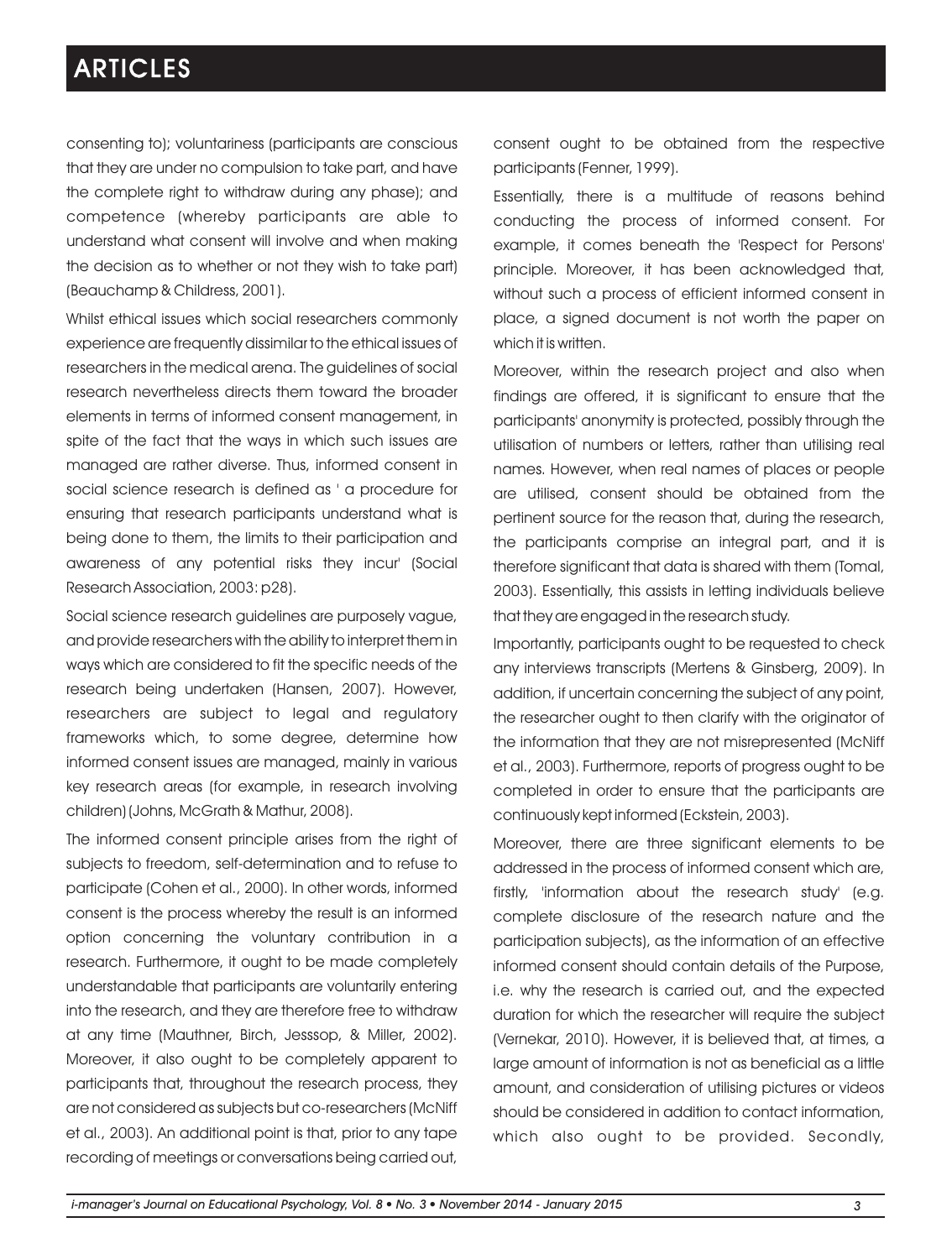'comprehension' (i.e. the potential participants' full understanding of the information offered, although it is the investigator's responsibility to ensure comprehension, and that participants should ask when not understanding) (Roy, 2007). Furthermore, 'voluntariness' (i.e. the process has to be free from any undue influence or form of coercion) (National Commission for the Protection of Human Subjects of Biomedical and Behavioural Research, 1978). Moreover, there is some degree of basis for informed consent, which states that participants must be old enough to recognise the decisions they make, and that research participants are, at any time, permitted to withdraw from any research study (Cohen, Manion & Morrison, 2003).

Whilst informed consent initially emerges as being a comparatively simple issue involving the provision of the most appropriate information with the aim of allowing people to make informed decisions regarding research project participation, following closer examination of the issues engaged, the process is ultimately far from simple (Alderson & Goodey, 1998). It has been argued that the realistic notion of true informed consent requires participants of the research study to be provided with complete clarification of the study, to the extent that they are then deemed capable of reaching an obvious considerate of what participation actually comprises in reality and not only theory. Moreover, a number of practical grounds concerning why this may be the case are considered, such as providing details of complexities of full research explanations in a way that a participant can recognise, and the impracticality of knowing the entire participating consequences previous to the initiation of the research study (Carmi, 2003). However, it is argued that, as a consequence of the tension between the right of the participant to decline and the researcher's own motivation to attain a high reply rate, researchers utilise diverse approaches at their disposal including providing less detailed information as a means of promoting participation (Homan, 1992).

There are different important issues raised from informed consent, which should be usefully considered by researchers when reflecting on the processes of their own information and consent (Punch, 1998). Social researchers obviously have to strike a balance between several factors in terms of managing informed consent issues. Moreover, they clearly have to fulfil any legal frameworks and regulations; however, such researchers have to find a balance for a variety of occasionally competing interests, such as research aspirations, considering the best participants' interests in the research, and the formal or informal interests of gate-keepers; furthermore, operationalising and being reflexive concerning 'information', 'consent' and 'competence' issues is considered absolutely fundamental. The discussion of the ways in which these issues could, and have been, managed is briefly detailed below.

Researchers are required to negotiate a delicate balance in terms of information provision. They obviously necessitate providing adequate information in order to allow participants to make informed decisions in relation to participation. In fact, several would argue that providing information should comprise the inclusion of the views of the researcher him or herself, and the research funding (Scraton, 2004). On the other hand, researchers should also try to actively avoid giving information in such a way that may suspend people's participation (Harris and Dyson, 2001).

Decisions regarding information provision styles and means ultimately play a role in influencing people regarding participation agreement. There are some psychology researches which exemplify the ways in which diverse information provision methods affect the understandings of people (Kent, 1996) which, in sequence, might ultimately influence their willingness to participate (Pokorny, Jason, Schoeny, Townsend, & Curie, 2001). Providing information in general includes written information in combination with oral information (Truman, 2003). The significance of ensuring participants are not overwhelmed with information, and striving to make information pages pleasant and easy to read, are considerations which have all been recognised (Alderson, 2004). The significant message arising from the previous points is that it is vital that researchers appreciate the needs of information of the group which they intend to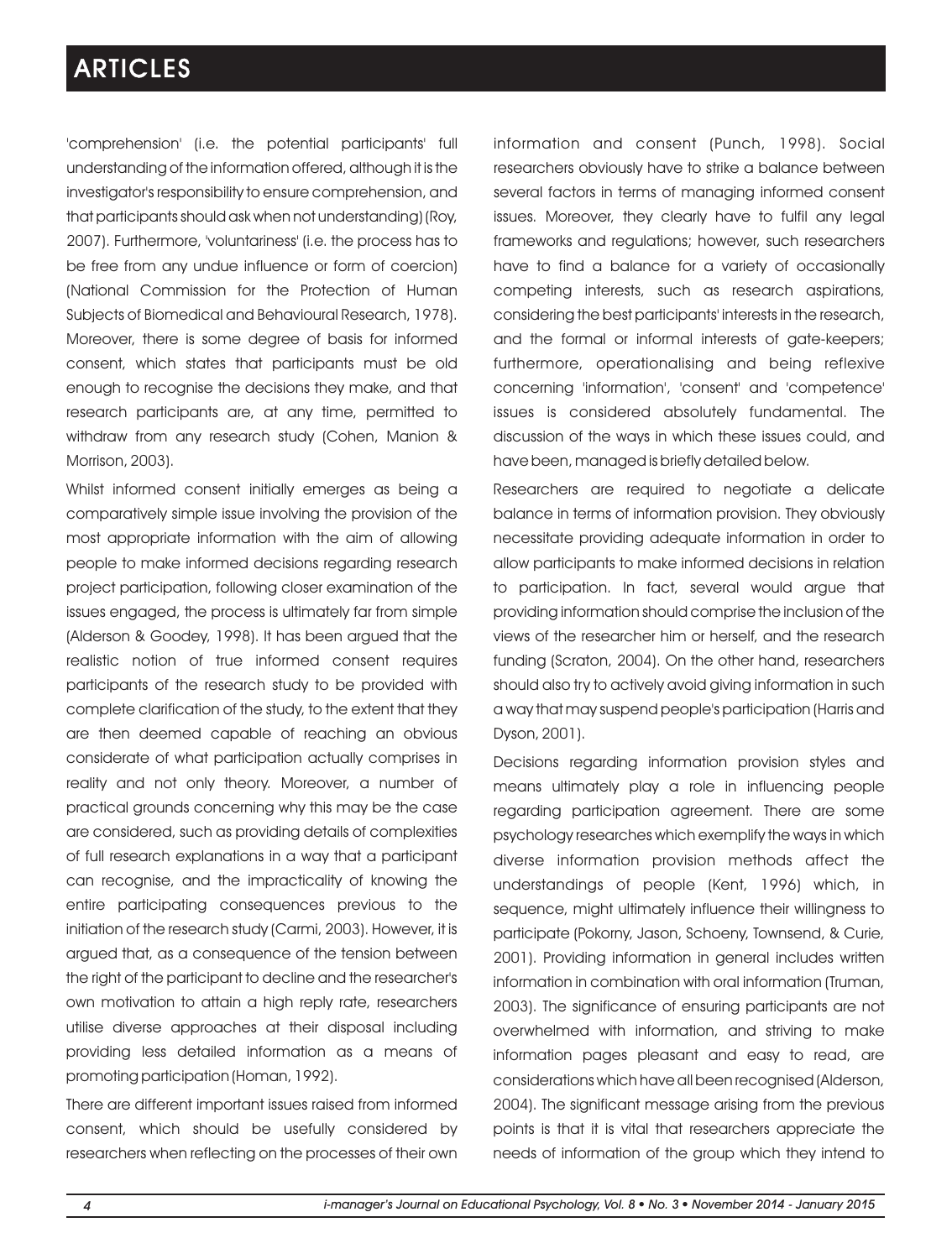investigate, and that they make use of this knowledge so as to provide information in a means which ultimately facilitates possible research participants to know what is involved in terms of participation.

However, whatever the level of 'capacity' of the participants, various researchers nevertheless note that, it is the researcher's own responsibility to identify the methods which facilitate people of different ages and capabilities to consent to research participation by providing information which is considered suitable for each individual, and subsequently checking that the information is understood. For a number of researchers, this process involves increasing possible participant partnerships in order to ensure that their vision is appreciated (Alderson, 2004). With the aim of accomplishing this goal, a number of researchers have intimately worked alongside peer researchers, such as children or services users, in order to assist and ensure they are giving information in suitable ways (Tarleton, Williams, Palmer & Gramlich, 2004). This raises the issue that several researchers present financial or material rewards to the participants who are included in their research (Wright, Waters & Nicholls, 2004) and, where this happens, such information is, in general, integrated in the provided information to participants of the study (Tarleton, Williams, Palmer & Gramlich, 2004). However, these may be regarded as inducements or incentives, which includes a coercion form which is known to have an effect on the nature of the voluntary of the study participation (Homan, 1991).

There is a little agreement on the subject of the suitability of payments and other rewards offered to study participants, as a number of researchers ultimately sight such practice as fundamental, whereby participants ought to be paid for their effort and time, whilst others deem that this may encourage possibly vulnerable people to take part for the wrong reasons. The situation is mainly difficult when participants derived from poor groups (Smyth, 2004). One way a number of researchers manage this is through not informing participants that they will be paid, and to accordingly offer payment after participation in the study as a 'thank you'; however, the complexity with this is not probable to ensure this remains as a surprise for a long time, as such results are voices quickly amongst other people, particularly in specific societies (Ensign, 2003). Moreover, incentives aren't essentially restricted to money or gifts, as several researchers might offer other incentives for time and effort, such as food (Smyth, 2004). Moreover, some may argue that, focus group researches usually offering lunch or refreshments on attendance, are utilising a form of inducement (Truman, 2003).

Moreover, information may be either deliberately or not deliberately given to all research participants (Mulhall, 2003). It has been argued by a number of researchers that it is not constantly suitable to provide information and request consent from participants, since people recognise that someone is observing them and their behaviours will consequently alter (Miller & Wertheimer, 2010). Therefore, there have been substantial discussions in the literature of social science regarding covert research ethics; for example, a study which is performed amongst participants where some, or all, are not conscious that they are participating in a study (Coomber, 2002). However, although proponents argue that covert study is not essentially harmful to participants (Homan, 1991) generally, rising levels of research study governance severely limit the ability of researchers to perform covert research or to otherwise provide oral information devoid of signed consent. This ultimately causes apprehension for a lot of researchers (Scraton, 2004).

An additional difficulty for researchers is the apprehension of when to provide information and when to ask for consent. One of the difficulties with regards to information provision is that, in the case of qualitative research, the research study focus and its corresponding results maybe even the precise data collection phases that are frequently not identified at the beginning of the study (McNamee & Bridges, 2002). Consequently, at the outset of a research study, general focus and questions of research will have been generally designed; however, the figure of participants of the study, the figure of interviews to be achieved with every individual, and the exact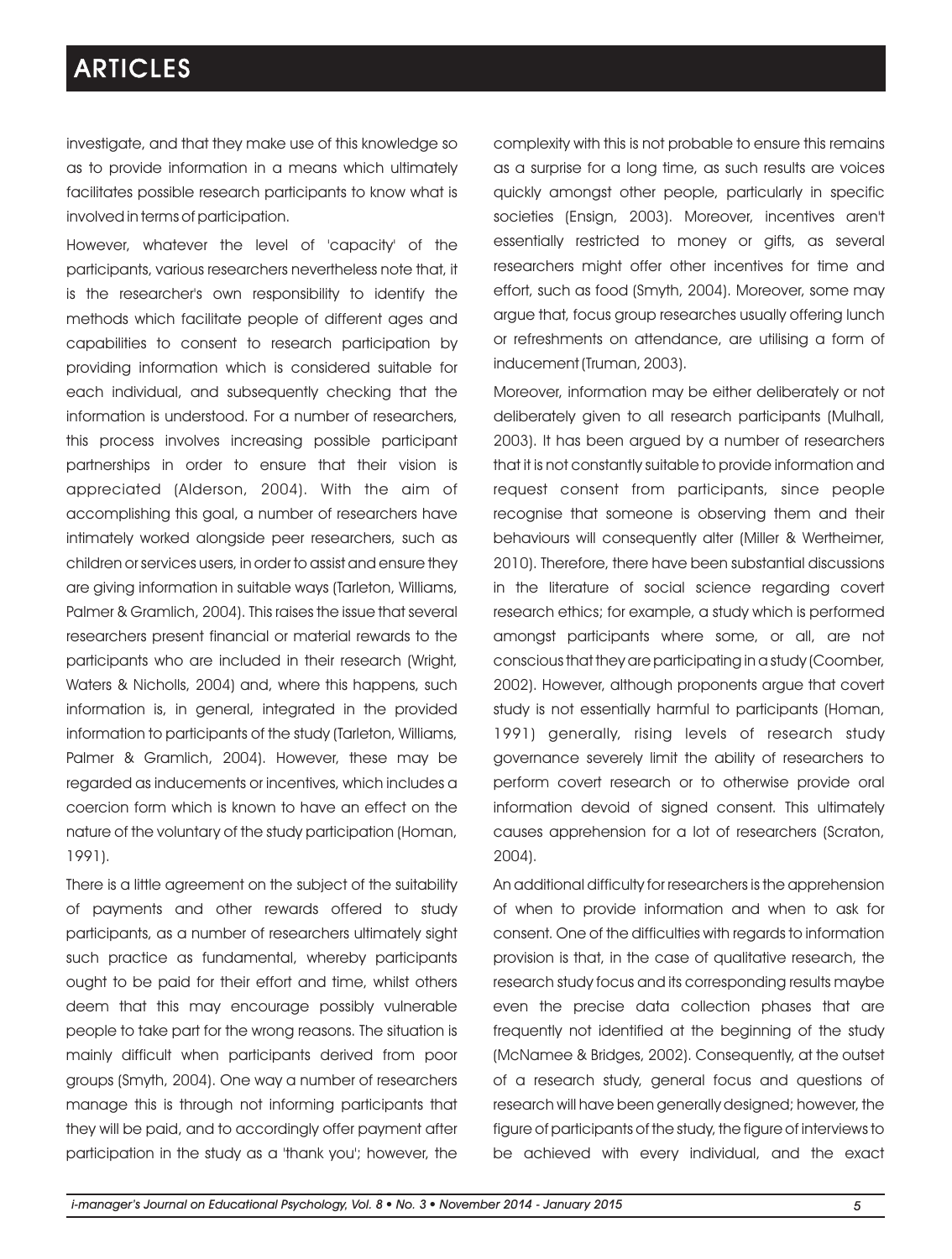research direction will ultimately be frequently reliant on the collected data and the rising analysis. This is mainly the case for ethnographic research (Lawton, 2001). Therefore, providing information and obtaining people consent in order to participate at the start of a research study is regarded as unsuitable, mainly for the reason that people are, at this stage, unaware of to what they are consenting (Grinyer, 2002). Furthermore, it is argued that researchers ought to provide information and ask for consent each time they gather data from participants so as to make sure that they are conscious that data is being collected, and that they are still willing to continue with the research study's participation (Wellington, 2005). However, the process whereby this could be attained might be difficult, and it is noted that participants might be irritated with being constantly requested if they would like to continue with the participation (Lawton, 2001).

With the aforementioned in consideration, it is therefore deemed significant that researchers strike the necessary balance to provide sufficient information by suitable means; however, they should also simultaneously ensure that provided information does not prevent people from participating.

#### Research Involving Children

There are some risks to participants which might be included in research; for example, research might generate possible discomfort or stress or psychological harm. Moreover, such research project risks might arise at any stage, such as with regards to the research nature itself, the context, procedures, data collection methods, participants' nature, type of data collected, etc. (Cohen et al., 2000: 49). Furthermore, there is more than minimal risk to participants when research projects are carried out involving vulnerable groups, such as children, young people, and those with learning difficulties or cognitive impairments, etc.. However, risks can potentially be reduced by protecting the participants' rights, i.e. 'privacy maintained, anonymity and confidentiality guaranteed, and harm and deception avoided' (Cohen et al., 2000).

The limitations of research including children occur as a result of protecting children from research which might be considered harmful. Essentially, it is important to mention that, there has been growing acknowledgment regarding the significance of listening to and considering the views and experiences of children in research, policy and practice, and decision-making, all of which have an influence in their lives (Hallett & Prout, 2003). Consequently, additional and keener attention has been given to the ethical issues inherent in children's involvement in research processes (Alderson & Morrow, 2004). More recently, however, children's participation and the inclusion of their views in social matters and public policy in the United Kingdom have noticeably increased (Stafford, Laybourn, Hill & Walker, 2003). In fact, with regards to the rights of children, there is concern surrounding the consideration of ethics of the involvement of children in hearing their views and as researchers (Lindsay, 2000).

Some researchers (e.g. Carroll-Lind, Chapman, Gregory & Maxwell, 2006) report the significance of ethical issues regarding the rights of children in research participation, in order to express and report their views and experiences. Furthermore, as highlighted by Knight et al. (2005), when a research is being conducted, concerns regarding the abuse and neglect of a child might be one of the most social science difficulties. Moreover, the Belmont Report (1978) emphasises three basic ethical principles concerning the use of human participants, including children: first, Respect for Persons (e.g. acknowledging individuals' autonomy); second, Beneficence (maximising probable benefits as well as minimising probable harms); and third, Justice (children, not merely adults, should benefit from research). Children are considered as a vulnerable population and, as a result of this, the correct age of consent has not yet been widely determined. This issue will be discussed in more details later.

The consideration of ethics appears to be given even more significance when attempting a research study with children. This partially occurs for the reason that children have little understanding of protocols of the research and the participation risk which might be involved. However, in spite of this fact, there are many benefits of research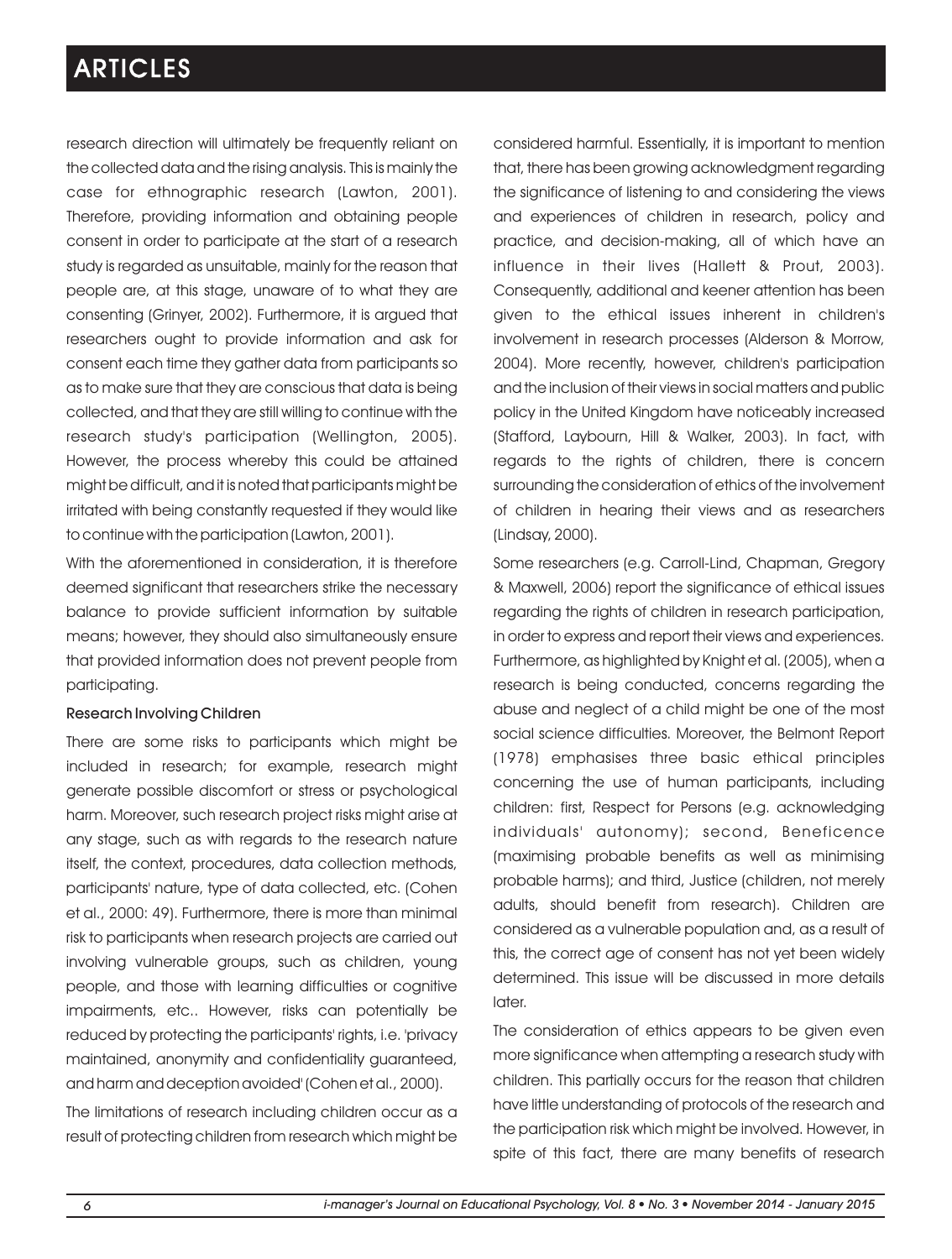including children, such as valuable and desirable results, although some of which involve the possibility of harm, varying from minimal to major. In this way, an excess of literature concentrates on conducting ethical research with children. In particular, exceptional consideration can be seen to be assigned to different significant, issues such as Protection (Barnen, 2004), Informed Consent (Milne, Munford & Saunders, 2001), Privacy (Mauthner, 1997), Confidentiality (Punch, 2002), Addressing Power Imbalances (Davis, 1998), and Importance of Reflexivity (Mason and Urquhart, 2001). However, this paper will focus in much detail on the issues of 'informed consent' and 'confidentiality', which are viewed by the researcher as being two of the most important issues to be raised when including children in research (Gunther & Diekma, 2006).

#### The Necessity of Parental Consent

Parental consent is a debatable issue, and it has obtained prominence in consequence of the wide alterations occurring in research study governance in the UK, as well as the gradually more regulated frameworks in which social and educational researchers work (Tinker & Coomber, 2004). This is one of the controversial issues, particularly the likelihood that the absence of parental consent might prevent the views of children from being heard in research (Carroll-Lind, Chapman, Gregory & Maxwell, 2006); essentially, parents and/or legal guardians might use their right to decline consent for researches which they may potentially perceive as not being in children's 'best interests'; however, they might also do this in order to protect the family's privacy and to otherwise prevent children from enlightening troubles inside the family effectively, to edit or control the children's expression of views (Masson, 2000). For this reason, the literature demonstrates that, parental consent process ought to be negotiated in such a way that respects the competence of a child and empowers him or her to make choices for him or herself (Thomas and O'Kane, 1998).

The researcher's particular concern is on the consequence of such control bias on the existing sample representativeness, and the research results' validity. As a way to tackle this, utilising the procedures of 'passive consent' has been suggested. This is done more willingly than going after the conventional condition of committees of research ethics, which give parents 'active' informed consent for participating of their children (Wagener et al., 2004). 'Passive consent' permits children to become involved whilst their parents do not reject consent. The aim in this scenario is to make sure that parents be acquainted with and have an understanding of the process (Hughes & Gutkin, 1995). Moreover, there is no evidence to support the notion that, by utilising this procedure, children are harmed. In actual fact, several children have been positively reported to have the chance to converse regarding different issues (Mason & Falloon, 2001). However, there are few studies concentrating on the influence of children being understanding of the rules of ethics governing the research conduct (Fisher, 1993).

On the subject of research involving children, the law is complex and is connected with the idea of competence (Alderson & Morrow, 2004). for instance, in England, Wales and Northern Ireland, children under 16 years of age are not automatically assumed to be officially capable of providing consent; however, if a child could be judged to comprehend and fully realise what research participation involves, then the consent of parents is not essential (Ensign, 2003). This derives from the supposition that a child with adequate understanding could provide consent and that, in such circumstances, parents do not have the right to overrule the wishes of their child (Wiles, Heath, Crow & Charles, 2005). However, assessing the competence of children is not simple; understandings and attitudes toward competence differ amongst researchers, and competence assessments are obviously reliant on the difficulty and risks inherent in the being conducted research (McCarthy, 1999). However, who is to judge children's capability? Obviously, with consideration to researchers, there is a conflict of interest, whether they are determining the competence of children when they, too, desire to include them in their study (Cashmore, 1997).

It has been presumed by Alderson (1996) that schoolaged children are competent, which then enforces the responsibility to prove incompetence onto those parents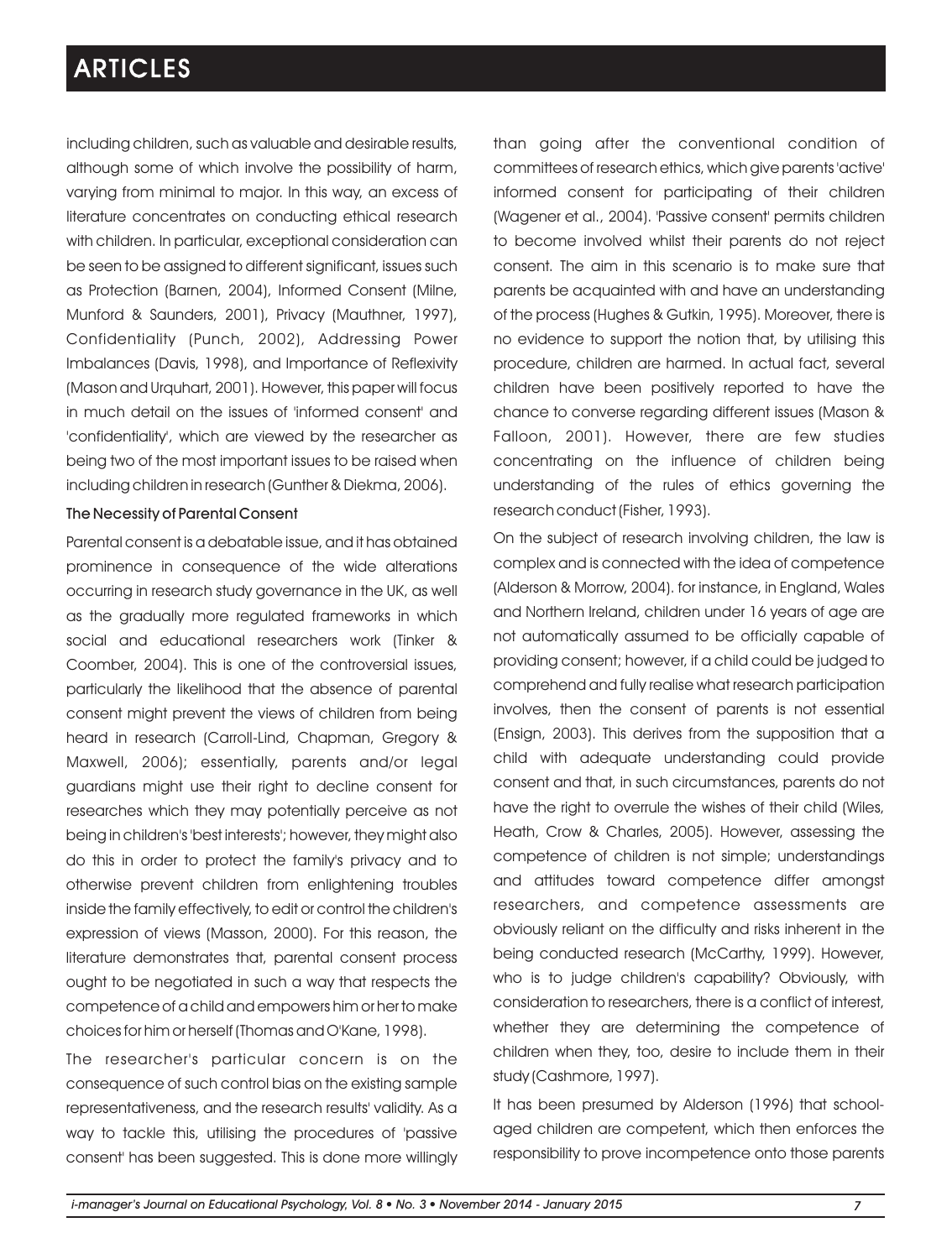who disagree. In the United States, Federal regulations, reviews and principles of ethics leading research with children point to a more careful legal competence interpretation and more stringent necessities for the consent of parents or third-party. For instance, parents or legal guardians are obliged to consent in support of children and adolescents under 18 years of age for the reason that 'informed consent can only be given by a decision maker who is both morally autonomous and legally competent' (King & Churchill, 2000, p. 719). However, it is argued that, a researcher ought to not be resent at legal proceedings risk brought by children's parents via engaging a child under 16 years of age in social research without seeking the permission of parents, despite the fact that a researcher could possibly be at risk of harming claims made by children (Fraser, 2004).

Moreover, it is noteworthy to mention that parents are not merely the 'gate-keepers' (Homan, 2001). The issue of the gate-keepers is significant for the reason that the participation of children in any research study is dependent upon their adult gate-keepers (Harden et al., 2000): unless the participants of the research are the researchers' own child, then somebody is to perform as a gate-keeper; most of the time, the direct gate-keeper are the parents or carers of the child. Someone else might consecutively perform as an indirect gate-keeper to parents and carers for instance, in the context of schools, this might be the head teacher, governors of a school, or Local Educational Authority; however, depending on the research concentrate, it might, in addition or as an alternative, be legal and/or social service agencies (Mauthner, Birch, Jesssop, & Miller, 2002). Moreover, there are ethical committees and protocols designed in order to guard children from undue interference by probable researchers (British Educational Research Association, 2004).

Furthermore, the consent for children between 7 and 18 years should be Written Verbal, and depends on the child's ability in terms of Maturity, Psychological, Social and Cognitive however, it is significant to bear in mind that a child can dissent at any time, even if he or she has previously provided assent (Broome, 1999). The reasons for supporting the exception of children's assent or consent is concerned with the child's limited capacity in terms of providing it; therefore, in order for research to benefit the child's well-being and provisions, parental informed consent should be provided and deemed adequate (Diekema, 2006). In order to overcome risks arising from parental consent, the Belmont Report (1978) states that participants, or their legal representatives, should be given the opportunity to choose whether or not to participate. Moreover, as children (i.e. persons under 18 years of age) are not legally deemed capable of providing informed consent, their parents or guardian are therefore required to make the choice and decide whether or not the child participates. Similarly, participation consent should be voluntarily given and should be free from coercion and undue influence (Kopelman, 2006). Additionally, the process of content gradually comprises of sharing findings with participants; however, when sharing the findings, it is significant to consider both benefits and risks, both of which can be varied according to the child's age.

#### **Confidentiality**

The privacy and confidentiality of the responses of children to questions of research could be coped via administering questionnaires through test-like conditions in a classroom location (but telling the pupils that there are no right or wrong answers). Parents, or others exterior to the research study, should not know what is being said by children except if they choose to tell them. Some researchers state that, the promise of being capable of stating their views in confidence is appreciated by children with no attendance of parents or others. Moreover, anonymity ensures confidentiality (Amaya-Jackson et al., 2000). However, it is emphasised that providing the opportunity to self-identify by writing down their names if they request help, and so the researchers would be able to notify the teacher and/or the principal (with the knowledge of the child), which is vital (King & Churchill, 2000). Conversely, this raises the issue about the degree of understanding of children of confidentiality, particularly the meaning relative to the research, and that there are confidentiality limitations (Williamson,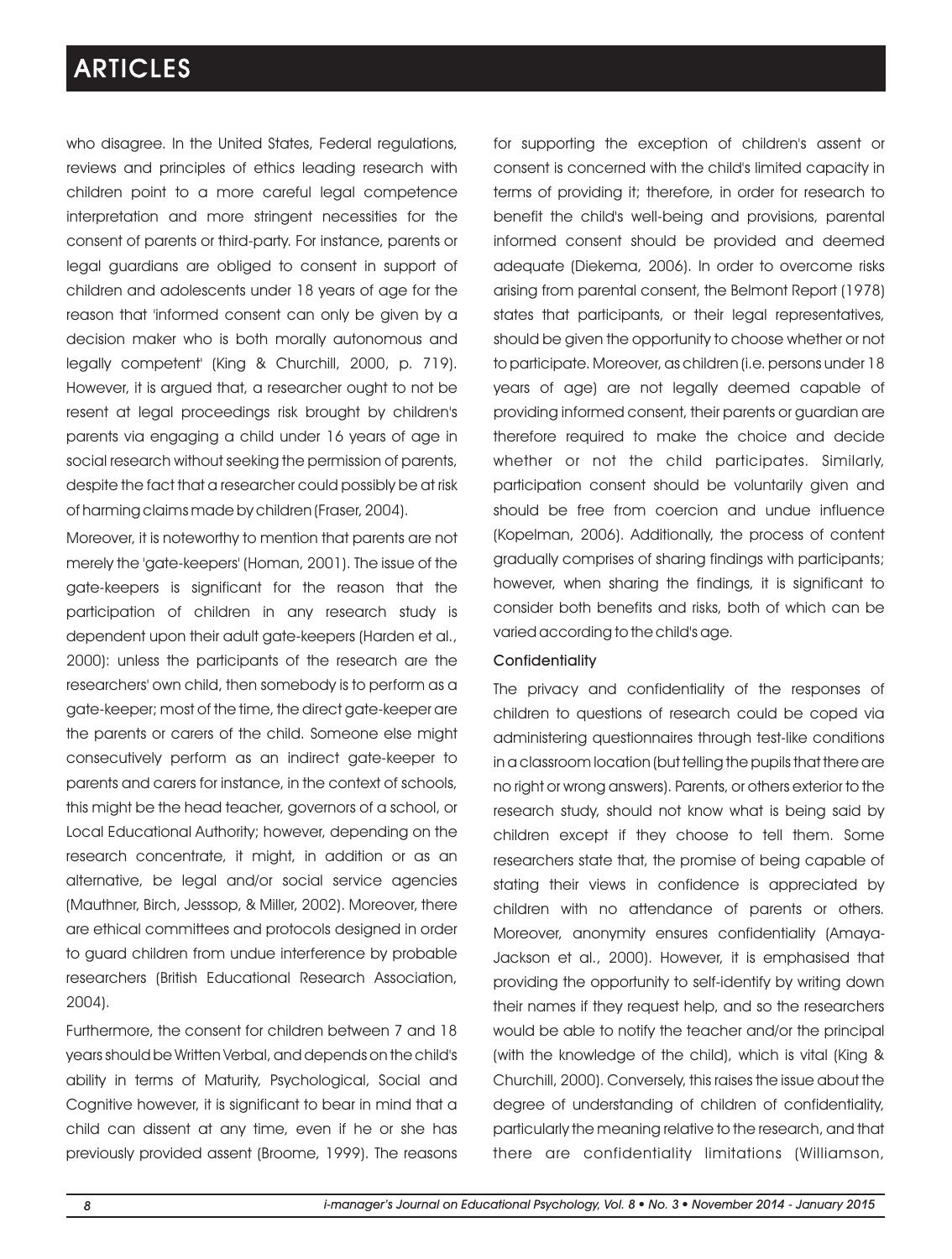Goodenough, Kent & Ashcroft 2005).

The confidentiality issue in the context of ethical duty to report the pertinent authorities any revealed risk or harm to children for the duration of their involvement in the study, is an on-going debatable issue and emerges to be substantial deviation of opinion and practice, even in the case of similar major projects (Amaya-Jackson et al., 2000). On the one hand, a number of researchers hold the view that a child is owed, and has equal right as adults to, confidentiality and autonomy, and that the children's discussions and interaction tenor is changed via any confidentiality caveats (Knight et al., 2005). Some other researchers, as a way of helping children and followingup with them who want to disclose harm or any other problems in the research project course by putting procedures in place, prefer empowering children in order to make decisions and take actions in the information light concerning the probable outcomes of reporting to the pertinent authorities (Carroll-Lind, Chapman, Gregory & Maxwell, 2006). This alternative is preferential by most of adolescents aged 12-17. Furthermore, telling a concerned adult is favoured as well, although a lack of taking action is not (Fisher et al, 1996).

Therefore, it has been presumed that confidentiality could, by no means, be entirely guaranteed to children. It is stated that 'confidentiality is an important value, but it does not over-ride the duty to protect the welfare of respondents' (Laws & Mann, 2004). Consequently, the 'limited confidentiality' notion has been frequently utilised when working with children. In spite of this, best guidelines practice, it necessitate to the previous research interaction beginning, that children ought to be completely conscious of how information is going to be collected, documented and reported, as well as what kind of information may, and may not, be reserved as confidential (Save the Children Fund, 2001).

#### Recommendation

Moreover, when considering ethical issues in the educational field, there is the need to clarify that education is a study field which draws upon a varied variety of disciplines (e.g., psychology and sociology,

etc.), and consequently provides opportunities for researchers to decide amongst several disciplines in terms of designing, performing, and presenting their works (Shulman, 1988). Researchers in education draw upon a number of disciplines perspectives, each one with its own associated set of concepts, methods and procedures (Bruner, 1996).

It is further highlighted that, there are three areas of ethics which every researcher ought to consider, including participants' protection, research data confidentiality, and the avoidance of research subjects' deception (Fraenkel & Wallen, 2008). However, in the case of educational research, the main principles of ethics are anonymity, informed consent, openness, confidentiality and no harm. Other issues of ethics comprise the voluntary participation of individuals, integrity, intellectual freedom and the fairness of the researcher in relation to any judgment associated with collecting, analysing, presenting and discussing the questionnaire results, etc. (Blaxter, Tight & Hughes, 2006). Consequently, emphasis should be placed on the fact that researchers should be mindful of ethical issues, both professionally (Winch, 2002) and personally (Wolcott, 1995).

#### Conclusion

This paper has firstly discussed the topic of ethical Issues in Education, and has accordingly highlighted the fact that ethics are not something to deem at the commencement of a research project or fieldwork, but rather throughout the entire research process. Furthermore, two of the most important ethical issues have been given consideration. The first element is informed consent, which is concerned with the question of being part of the research process, whereby the result is an informed option concerning the voluntary contribution in a research; in addition, some of the different issues raised from it alongside the suggested the ways of addressing them have been discussed. The second element is the involvement of children in research. Moreover, the significance of the ethical issues regarding the right of children in research participation in order to express and report their views and experiences with more detail regarding parental consent and confidentiality has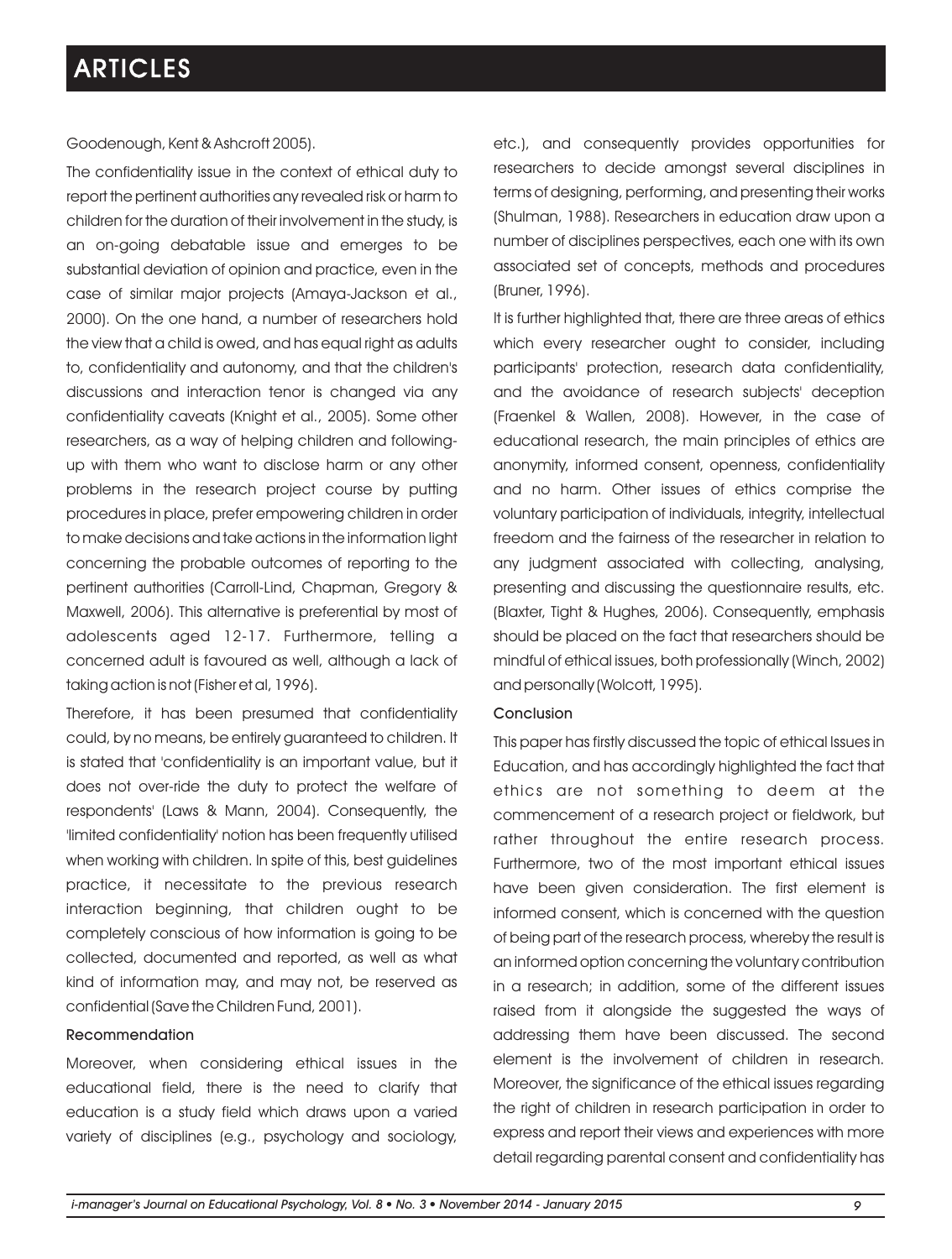been stated.

### Acknowledgements

This article was funded by the Deanship of Scientific Research (DSR), King Abdulaziz University, Jeddah. The author therefore, acknowledge, with thanks, the DSR for the technical and financial support.

### References

[1]. Alderson, P. (1996). *Listening to children: children, ethics, and social research.* Ilford [England], Barnardos.

[2]. Alderson, P. (2004). Ethics. In: S. FRASER, V. LEWIS, S. DING, M. KELLETT, & C. ROBINSON, (eds). *Doing Research with Children and Young People*. London: Sage.

[3]. Alderson, P., & Goodey, C. (1998). Theories of consent. *British Medical Journal.* Vol. 317, pp. 1313-1315.

[4]. Alderson, P., & Morrow, V. (2004). *Ethics, social research and consulting with children and young people.* Ilford, Barnardo's.

[5]. Amaya-Jackson, L., Socolar, R. R. S., Hunter, W., Runyan, D. K., & Colindres, R. (2000). Directly Questioning Children and Adolescents About Maltreatment: A Review of Survey Measures Used. *Journal of Interpersonal Violence.* Vol. 15, pp. 725-759.

[6]. Beauchamp, T. L., & Childress, J. F. (2001). *Principles of biomedical ethics.* New York, N.Y., Oxford University Press.

[7]. Berger, R. M., & Patchner, M. A. (1988). *Planning for Research a guide for the helping professions.* Newbury Park/London, Sage Publ.

[8]. Blaxter, L., Tight, M., & Hughes, C. (2006). *How to research.*Third edition. Buckingham, Open University.

[9]. British Educational Research Association. (2004). *Revised Ethical Guidelines for Educational Research (2004).* Birmingham, British Educational Research Association.

[10]. Broome, J. (1999). *Ethics out of Economics*. Cambridge [England], Cambridge University Press.

[11]. Bruner, J. S. (1996). *The culture of education*. Cambridge, Mass, Harvard University Press.

[12]. Bryman, A. (2004). *Social research methods.* Oxford, Oxford University Press.

[13]. Burgess, R. G. (1989). *The Ethics of educational research.* Social research and educational studies series, 8. New York, Falmer Press.

[14]. Cameron, A., Lloyd, L., Kent, N. & Anderson, P. (2004) Reseaching end of life in old age: ethical challenges. In: M. Smyth, & E. Williamson,(eds.) *Researchers and their 'Subjects': Ethics, Power, Knowledge and Consent*. Bristol: Policy Press.

[15]. Carmi, A. (2003). *Informed consent.* Haifa, Israel, Israel National Commission for UNESCO.

[16]. Carroll-Lind, J., Chapman, J., Gregory, J., & Maxwell, G. (2006). The key to the gatekeepers: Passive consent and other ethical issues surrounding the rights of children to speak on issues that concern them. *Child Abuse & Neglect.* Vol. 30, pp. 979-989.

[17]. Cashmore, J. (1997). Children: Non-contractual persons? In: G. DAVIS, B. SULLIVAN, & A.YEATMAN, (eds.) *The new contractualism?* Melbourne: MacMillan, pp. 57–70.

[18]. Chabon, S. S. (2007). *Ethics education.* [Rockville, Md.], American Speech-Learning-Hearing Association.

[19]. Cohen, L., Manion, L., & Morrison, K. (2003). *Research met hods i n educat ion* . London, RoutledgeFalmer.

[20]. Coomber, R. (2002). Signing your life away?: Why Research Ethics Committees (REC) shouldn't always require written confirmation that participants in research have been informed of the aims of a study and their rights the case of criminal populations. (Commentary). *Sociological Research Online*. Vol. 7.(1).

[21]. Dancy, J. (2004). *Ethics without principles.* Oxford, Clarendon Press.

[22]. Davis, J. M. (1998). Understanding the Meanings of Children: A Reflexive Process. *Children & Society*. Vol. 12, pp. 325.

[23]. Diekema DS. (2006). Conducting ethical research in pediatrics: a brief historical overview and review of pediatric regulations. *The Journal of Pediatrics*. Vol. 149, pp. 3-11.

[24]. Eckstein, S. (2003). *Manual for research ethics committees.* New York, Cambridge University Press.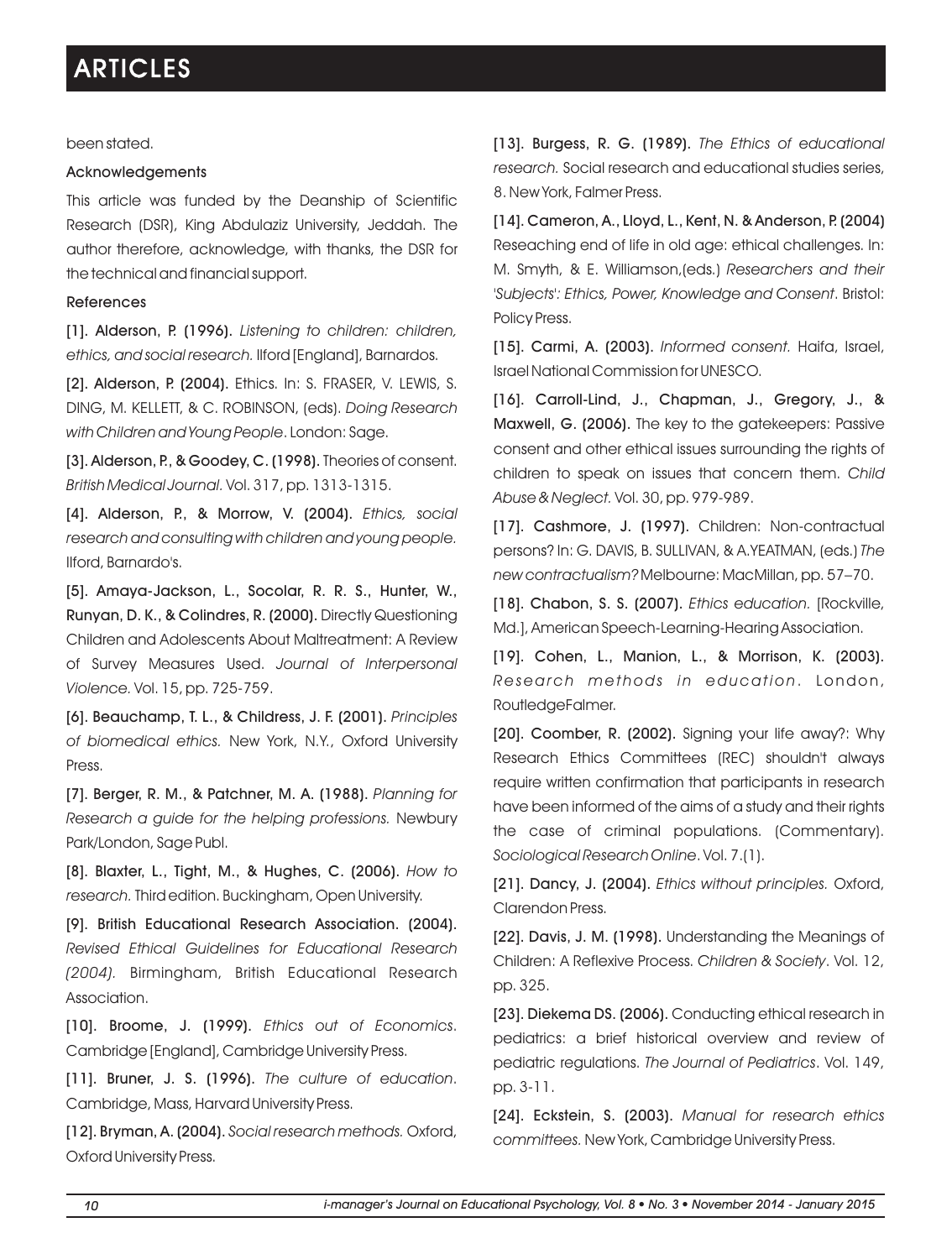[25]. Ensign, J. (2003). Ethical issues in qualitative health research with homeless youths. *Journal of Advanced Nursing*. 43, 43-50.

[26]. Fenner, D. E. W. (1999). *Ethics in education. Garland studies in applied ethics,* v. 6. New York, Garland Pub.

[27]. Fisher CB. (1993). Integrating science and ethics in research with high-risk children and youth. *Social Policy Report / Society for Research in Child Development*. 7, 1- 27.

[28]. Fisher, C. B., Higgins-D'alessandro, A., Rau, J.-M. B., Kuther, T. L., & Belanger, S. (1996). Referring and Reporting Research Participants at Risk: Views from Urban Adolescents. *Child Development.* Vol. 67, pp. 2086-2100.

[29]. Fraenkel, J. R., & Wallen, N. E. (2008). *How to design and evaluate research in education.* Boston [u.a.], McGraw-Hill.

[30]. Gray, D. E. (2004). *Doing research in the real world.*  London, Sage Publications.

[31]. Grinyer, A. (2002) The Anonymity of Research Participants: Assumptions, Ethics and Practicalities*, Social Research Update,* Vol. 36. University of Surrey.

[32]. Hallett, C., & Prout, A. (2003). Hearing the voices of children: social policy for a new century. *The future of childhood series.* London, RoutledgeFalmer.

[33]. Hansen, D. T. (2007). *Ethical visions of education: philosophy in practice*. New York, NY, Teachers College Press.

[34]. Harden, J. S., Sue; Backett-Milburn, KATHRYN; Jackson, Stevi. (2000). Can't Talk, Won't Talk?: Methodological Issues in Researching Children. *Sociological Research Online*. Vol. 5(2)

[35]. Harris, R., & Dyson, E. (2001). Recruitment of frail older people to research: lessons learnt through experience. *Journal of Advanced Nursing*. Vol. 36, pp. 643-651.

[36]. Homan R. (1992). The ethics of open methods. *The British Journal of Sociology.* Vol. 43, pp. 321-32.

[37]. Homan, R. (1991). *The ethics of social research*. *Aspects of modern sociology.* London, Longman.

[38]. Homan, R. (2001). The Principle of Assumed Consent:

The Ethics of Gatekeeping. *Journal of Philosophy of Education*. Vol. 35, pp. 329-343.

[39]. Hughes J, & Gutkin T. (1995). Legal and ethical issues in conducting research on alcohol and drug use with children: a reaction to Havey and Dodd. *Journal of School Psychology*. Vol. 33, pp. 319-326.

[40]. Humphreys, L. (1975). *Tearoom trade. Impersonal sex in public places.* Chicago, Aldine Publ.

[41]. Iltis, A. S. (2006). *Research ethics.* New York, Routledge.

[42]. Johns, B. H., Mcgrath, M. Z., & Mathur, S. R. (2008). *Ethical dilemmas in education: standing up for honesty and integrity*. Lanham, Md, Rowman & LIttlefield Education.

[43]. Kent, G. (1996). Shared understandings for informed consent: The relevance of psychological research on the provision of information. *Social Science & Medicine*. Vol. 43, pp. 1517-1523.

[44]. King, N. M. P., & Churchill, L. R. (2000). Ethical Principles Guiding Research on Child and Adolescent Subjects. *Journal of Interpersonal Violence*. Vol. 15, pp. 710-724.

[45]. Knight, E. D., Runyan, D. K., Dubowitz, H., Brandford, C., Kotch, J., Litrownik, A., & Kodish, E. (2005). *Ethics and research with children: a case-based approach*. Oxford, Oxford University Press.

[46]. Kopelman LM. (2006). Children as research subjects: moral disputes, regulatory guidance, and recent court decisions. *The Mount Sinai Journal of Medicine*, New York. 73, 596-604.

[47]. Laine, M. D. (2000). *Fieldwork, participation and practice: ethics and dilemmas in qualitative research*. London ; Thousand Oaks, Calif, SAGE.

[48]. Laws, S & Mann, G (2004). *So you want to involve children in research? A toolkit supporting children's meaningful and ethical participation in research relating to violence against children*, Save the Children, Sweden.

[49]. Lawton J. (2001). Gaining and maintaining consent: ethical concerns raised in a study of dying patients. *Qualitative Health Research*. Vol. 11, pp. 693-705.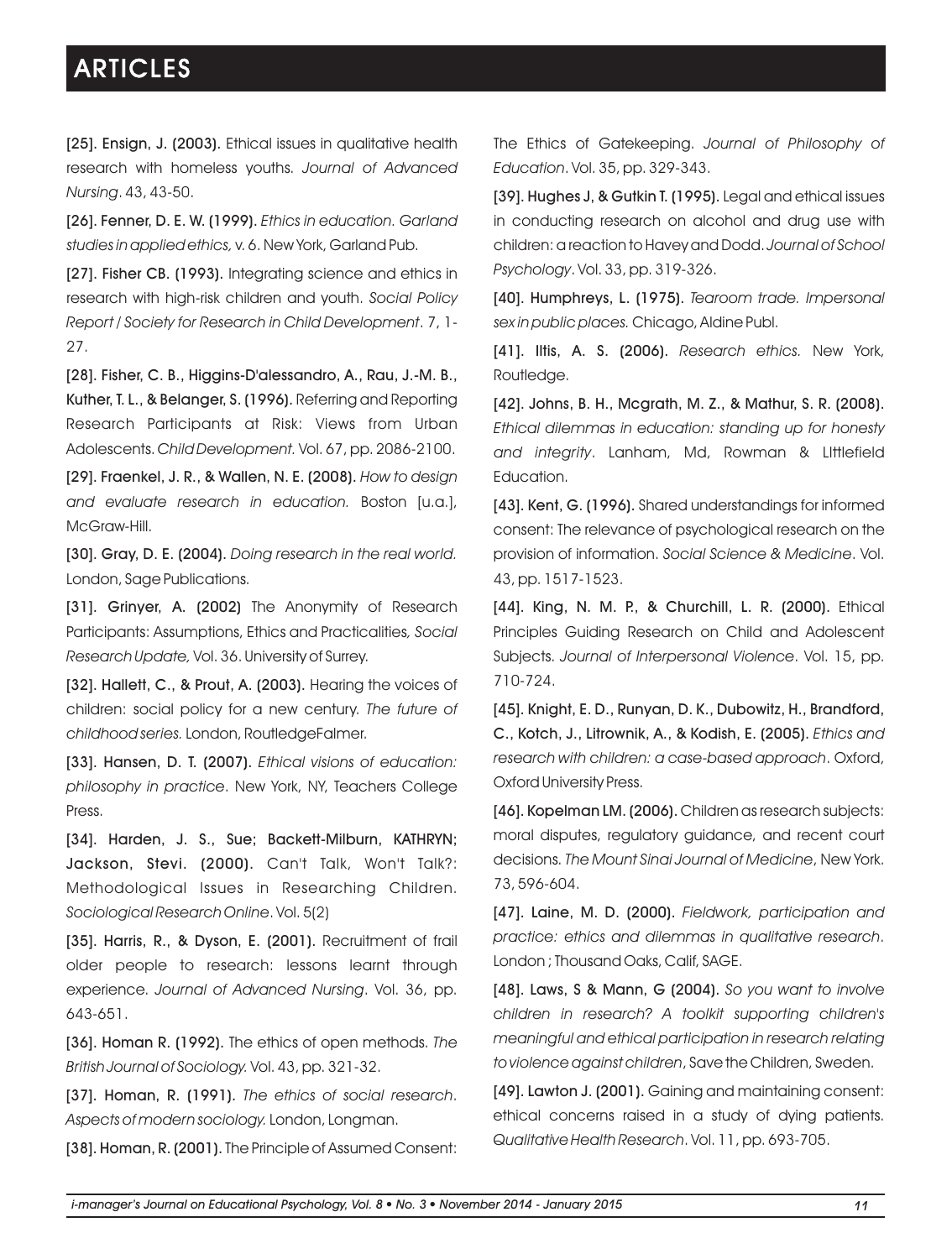[50]. Lindsay, G., (2000). Researching children's perspectives: ethical issues*.* In: A. LEWIS, & G. LINDSAY, (eds). *Researching children's perspectives*. Buckingham: Open University Press.

[51]. Lo, B., & Field, M. J. (2009). *Conflict of interest in medical research, education, and practice*. Washington, D.C., National Academies Press.

[52]. Mason, J. & Urquhart, R. (2001). Developing a model for participation by children in research on decision making, *Children Australia,* Vol. 26(4), pp. 16-21.

[53]. Mason, J., & Falloon, J. (2001). Some Sydney children define abuse: Implications for agency in childhood. In: L. ALANEN, & B. MAYALL, (eds.) *Conceptualizing child-adult relations.* London: Routledge Falmer, pp. 99–113.

[54]. Masson, J. (2000). Researching children's perspectives: Legal services. In: A. LEWIS, & G. LINDSAY, (eds). *Researching children's perspectives.* Buckingham: Open University Press. Pp, 35–45.

[55]. Fraser, S. (2004). *Doing research with children and young people.* London: Sage Publications.

[56]. Mauthner, M. (1997). Methodological Aspects of Collecting Data from Children: Lessons from Three Research Projects. *Children & Society*. 11, 16-28.

[57]. Mauthner, M., Birch, M., Jesssop, J., & Miller, T. (2002). *Ethics in qualitative research*. London, Sage.

[58]. Mccarthy, M. (1999). *Sexuality and women with learning disabilities.* London, Jessica Kingsley.

[59]. Mcnamee, M. J., & Bridges, D. (2002). *The ethics of educational research*. Oxford, Blackwell.

[60]. Mcniff, J., Lomax, P., & Whitehead, J. (2003). *You and your action research project.* London, Routledge.

[61]. Mertens, D. M., & Ginsberg, P. E. (2009). *The handbook of social research ethics*. Thousand Oaks, CA, Sage Publications.

[62]. Miller, F. G., & Wertheimer, A. (2010). *The ethics of consent: theory and practice.* Oxford, Oxford University Press.

[63]. Milne, S., Munford, R., & Sanders, J. (2001). Conversations with Children Concerning Research and Policy. *Urban Policy and Research*. Vol. 19, pp. 3-6.

[64]. Mulhall, A. (2003). In the field: notes on observation in qualitative research. *Journal of Advanced Nursing.* Vol. 41, Pp. 306-313.

[65]. National Commission For The Protection Of Huamn Subjects Of Biomedical And Behavioral Research. (1978). *The Belmont Report ethical principles and guidelines for the protection of human subjects of research.* [Washington, DC], Dept. of Health, Education, and Welfare.

[66]. Pimple, K. D. (2008). *Research ethics.* Aldershot, England, Ashgate.

[67]. Pokorny, S. B., Jason, L. A., Schoeny, M. E., Townsend, S. M., & Curie, C. J. (2001). Do Participation Rates Change When Active Consent Procedures Replace Passive Consent. *Evaluation Review*. Vol. 25, Pp. 567-580.

[68]. Pring, R. (2000). *Philosophy of educational research.* London, Continuum.

[69]. Punch, M. (1998). Politics and ethics in qualitative research*.* In: N. DENZIN, & Y. LINCOLN, (eds.) *The Landscape of Qualitative Research*. London: Sage.

[70]. Punch, S. (2002). Interviewing Strategies with Young People: The secret box, stimulus material and task-based activities. *Children & Society.* Vol. 16, Pp. 45-56.

[71]. Roy, F. (2007). *Beginners guide to informed consent.* Palmerston North, N.Z., Lucy's Lines.

[72]. Guerrero-Cohen D. (2008). Obtaining informed consent and other ethical dilemmas. *Indian Journal of Medical Ethics*. 5.

[73]. Gunther DF, & Diekema DS. (2006). Attenuating growth in children with profound developmental disability: a new approach to an old dilemma. *Archives of Pediatrics & Adolescent Medicine*. Vol.160, pp.1013-7.

[74]. Sammons, P. (1989), Ethical Issues and Statistical Work. In: R. G. BURGESS, (ed.) *The Ethics of Educational Research*. Lewes: Falmer.

[75]. Save The Children Fund. (2001). *Learning to listen: consulting children and young people with disabilities*. Save the Children Fund.

[76]. Scraton, P. (2004). Speaking truth to power: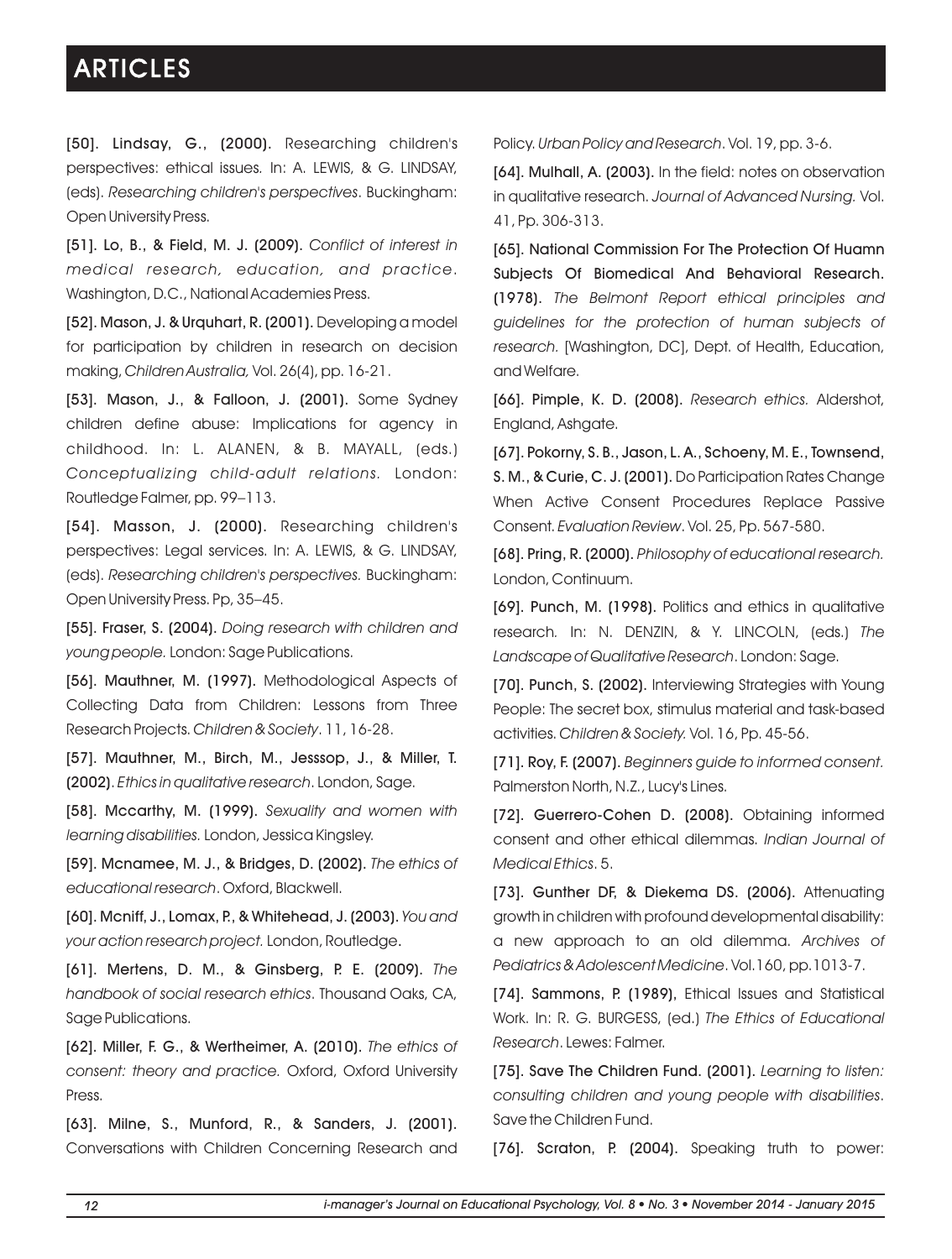experiencing critical research. In: M. SMYTH, & E. WILLIAMSON, (eds.) *Researchers and their 'Subjects': Ethics, Power, Knowledge and Consent*. Bristol: Policy Press.

[77]. Shulman, L. S. (1988). Disciplines of inquiry in education: An overview. In: R. M. JAEGER (ed.) *Complementary methods for research in education*. Washington: AERA, pp. 3-20.

[78]. Small, R. (2002). Codes are not enough: What philosophy can contribute to the ethics of educational research. In: M. MCNAMEE, & D. BRIDGES (eds.) *The ethics of educational research.* Oxford: Blackwell Publishers, pp.89-110.

[79]. Smyth, M. (2004). Using participative action research with war-affected populations: lessons from research in Northern Ireland and South Africa. In: M. SMYTH, & E. WILLIAMSON, (eds.) *Researchers and their 'Subjects': Ethics, Power, Knowledge and Consent.* Bristol: Policy Press.

[80]. Social Research Association (2003). *Ethical Guidelines* [online]. [Accessed 22 January 2010]. Available from: www.the-sra.org.uk/documents/pdfs/ ethics03.pdf

[81]. Somekh, B., & Lewin, C. (2005). *Research methods in the social sciences.* London, SAGE Publications.

[82]. Stafford, A., Laybourn, A., Hill, M., & Walker, M. (2003). Having a Say: Children and Young People Talk about Consultation. *Children and Society*. Vol. 17, Pp. 361-373.

[83]. Tarleton, B., Williams, V., Palmer, N. & Gramlich, S. (2004). An equal relationship'?: people with learning difficulties getting involved with research. In: M. SMYTH, & E. WILLIAMSON, (eds.) *Researchers and their 'Subjects': Ethics, Power, Knowledge and Consent.* Bristol: Policy Press.

[84]. Thomas, N., & O'kane, C. (1998). The Ethics of Participatory Research with Children. *Children & Society*. Vol. 12, Pp. 336-48.

[85]. Tinker, A., & Coomber, V. (2004). *University research ethics committees: their role, remit and conduct*. London, King's College.

[86]. Tomal, D. R. (2003). *Action research for educators*. Lanham, Md, Scarecrow Press.

[87]. Truman, C. (2003). Ethics and the Ruling Relations of Research Production. *Sociological Research Online*. 8.(1).

[88]. Vernekar, S. D. P. (2010). *Ethics of informed consent*. Delhi, India, Academic Excellence.

[89]. Wagener, D., Sporer, A., Simmerling, M., Flome, J., AN, C., & Curry, S. (2004). Human Participants Challenges in Youth-Focused Research: Perspectives and Practices of IRB Administrators. *Ethics & Behavior*. Vol. 14, Pp. 335-349.

[90]. Wellington, J. J. (2000). *Educational research: contemporary issues and practical approaches.* London, Continuum.

[91]. Wellington, N.Z. (2005). *Informed consent guidelines.* Wellington, Ministry of Education, Special Education.

[92]. Wiles, R., Heath, S., Crow, G. & Charles, V. (2005). *Informed Consent in Social Research: A Literature Review*. ESRC National Centre for Research Methods NCRM Methods Review Papers.

[93]. Williamson, E., Goodenough, T., Kent, J., & Ashcroft, R. (2005). Conducting Research with Children: The Limits of Confidentiality and Child Protection Protocols. *Children & Society.* Vol. 19, Pp. 397-409.

[94]. Winch, C. (2002). Accountability and relevance in educational research*.* In: M. Mcnamee & D. Bridges (eds.) *The ethics of educational research*. Oxford: Blackwell.

[95]. Wolcott, H. F. (1995). *The art of fieldwork.* Walnut Creek, AltaMira Press.

[96]. Wright, S., Waters, R., Nicholls, M. (2004). Ethical considerations in service-user-led research: Strategies for Living Project. In: M. SMYTH, & E. WILLIAMSON, (eds.) *Researchers and their 'Subjects': Ethics, Power, Knowledge and Consent*. Bristol: Policy Press.